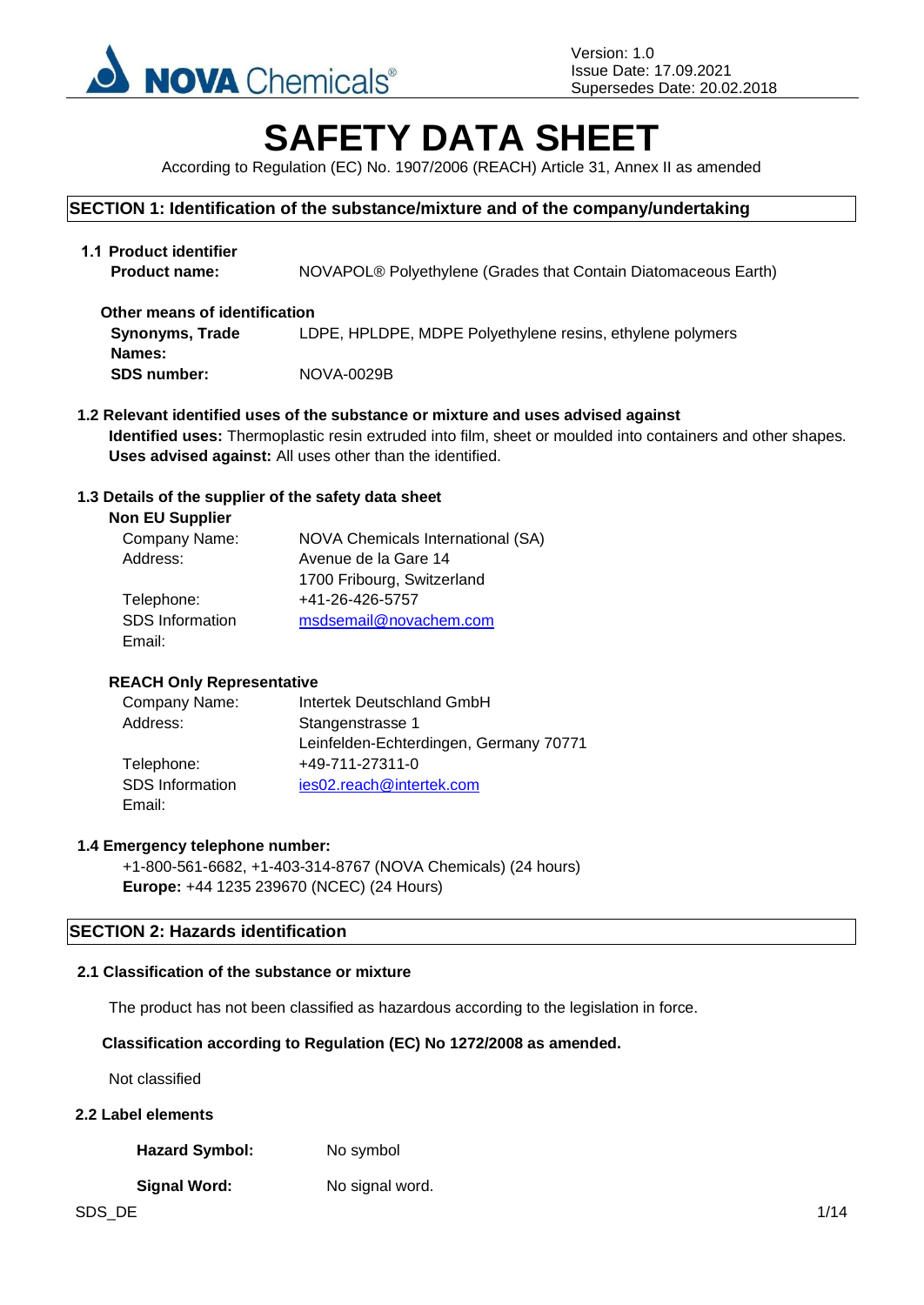

# Hazard Statement(s): not applicable

# **Precautionary Statements:**

| <b>Prevention:</b> | P210: Keep away from heat, hot surfaces, sparks, open flames and other<br>ignition sources. No smoking.<br>P240: Ground and bond container and receiving equipment.<br>P241: Use explosion-proof [electrical/ventilating/lighting] equipment.<br>P264: Wash hands thoroughly after handling.<br>P271: Use only outdoors or in a well-ventilated area.<br>P273: Avoid release to the environment.<br>P280: Wear protective gloves/protective clothing/eye protection/face<br>protection.<br>P284: [In case of inadequate ventilation] wear respiratory protection. |
|--------------------|-------------------------------------------------------------------------------------------------------------------------------------------------------------------------------------------------------------------------------------------------------------------------------------------------------------------------------------------------------------------------------------------------------------------------------------------------------------------------------------------------------------------------------------------------------------------|
| <b>Response:</b>   | P301+P330+P331: IF SWALLOWED: Rinse mouth. Do NOT induce<br>vomiting.<br>P313: Get medical advice/attention.<br>P302+P352: IF ON SKIN: Wash with plenty of water/soap.<br>P332+P313: If skin irritation occurs: Get medical advice/attention.<br>P304+P340: IF INHALED: Remove person to fresh air and keep<br>comfortable for breathing.<br>P305+P351+P338: IF IN EYES: Rinse cautiously with water for several<br>minutes. Remove contact lenses, if present and easy to do. Continue<br>rinsing.                                                               |
| Storage:           | P401: Store in accordance with local/regional/national regulations.<br>P410: Protect from sunlight.                                                                                                                                                                                                                                                                                                                                                                                                                                                               |
| Disposal:          | P501: Dispose of contents/container in accordance with<br>local/regional/national/international regulations.<br>P502: Refer to manufacturer or supplier for information on recovery or<br>recycling.                                                                                                                                                                                                                                                                                                                                                              |
| 2.3 Other hazards  | If small particles are generated during further processing, handling or by<br>other means, may form combustible dust concentrations in air. Spilled<br>product may create a dangerous slipping hazard. The cristobalite is<br>inextricably bound or coated in the resin.                                                                                                                                                                                                                                                                                          |
|                    | PBT assessment does not apply.                                                                                                                                                                                                                                                                                                                                                                                                                                                                                                                                    |
|                    | <b>Endocrine Disruption-Toxicity</b><br>The substance/mixture does not contain components considered to have<br>endocrine disrupting properties according to REACH Article 57(f) or<br>Commission Delegated regulation (EU) 2017/2100 or Commission<br>Regulation (EU) 2018/605 at levels of 0.1% or higher.                                                                                                                                                                                                                                                      |
|                    | <b>Endocrine Disruption-Ecotoxicity</b><br>The substance/mixture does not contain components considered to have<br>endocrine disrupting properties according to REACH Article 57(f) or<br>Commission Delegated regulation (EU) 2017/2100 or Commission<br>Regulation (EU) 2018/605 at levels of 0.1% or higher.                                                                                                                                                                                                                                                   |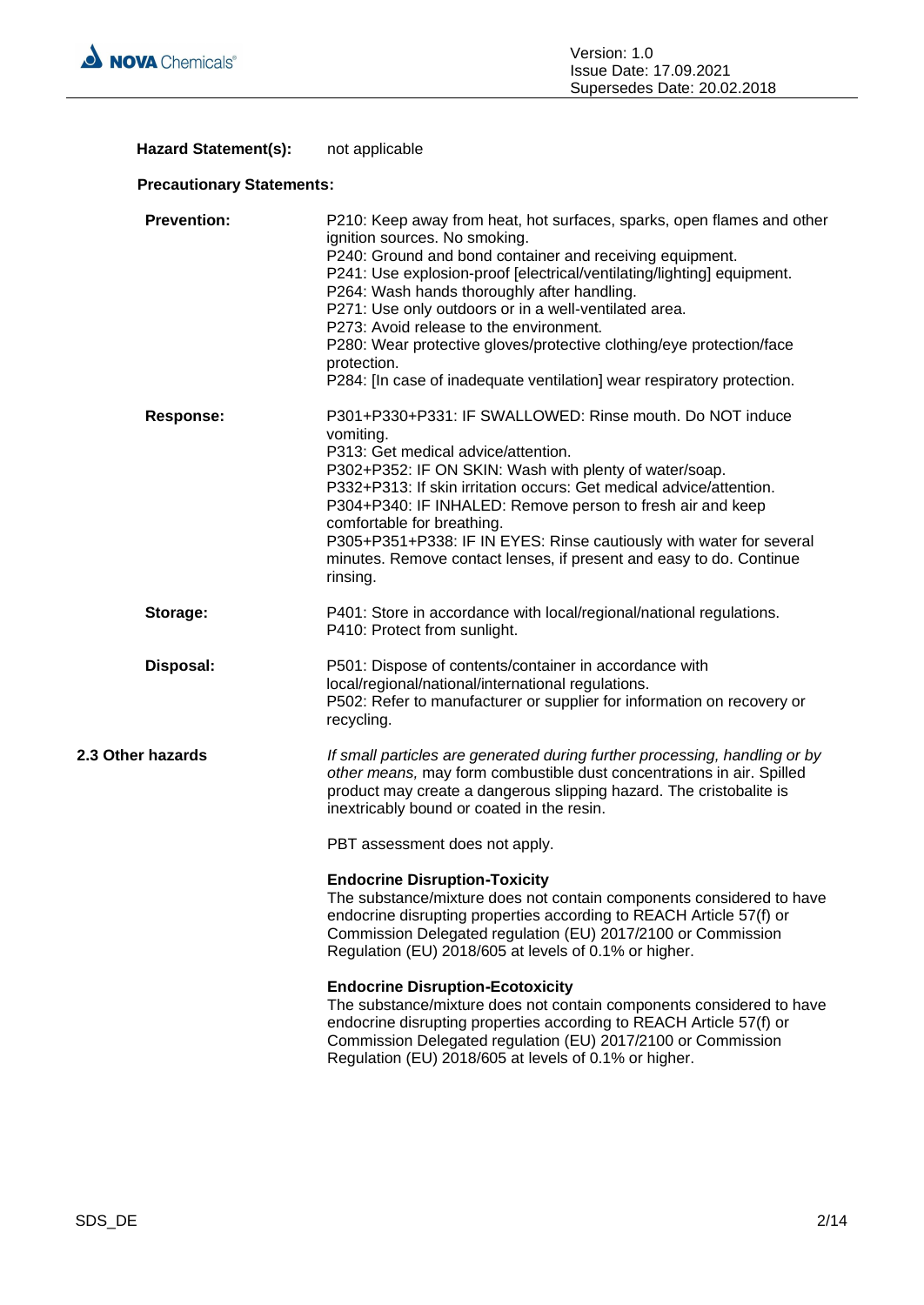# **SECTION 3: Composition/information on ingredients**

#### **3.2 Mixtures**

| Chemical name Concentration CAS-No. |                 |            | EC No.     | <b>REACH</b><br><b>Registration</b><br>INo. | <b>IM-Factor:</b>       | <b>Notes</b> |
|-------------------------------------|-----------------|------------|------------|---------------------------------------------|-------------------------|--------------|
| Cristobalite                        | $ 0.1 - 0.3\% $ | 14464-46-1 | 1238-455-4 | l**In<br><i>compliance</i>                  | INo data<br>lavailable. | #            |

\* All concentrations are percent by weight.

# This substance has workplace exposure limit(s).

## This substance is listed as SVHC.

#### **Classification**

| <b>Chemical name</b> | <b>Classification</b>                                                 | <b>Notes</b> |
|----------------------|-----------------------------------------------------------------------|--------------|
| Cristobalite         | Classification: Skin Irrit.: 2: H315; Eye Irrit.: 2: H319; Carc.: 1A: |              |
|                      | H350;                                                                 |              |
|                      | Supplemental label information: None known.                           |              |
|                      | Specific concentration limit: None known.                             |              |
|                      | Acute toxicity, oral: None known.                                     |              |
|                      | Acute toxicity, inhalation: None known.                               |              |
|                      | Acute toxicity, dermal: None known.                                   |              |

CLP: Regulation No. 1272/2008.

The full text for all H-statements is displayed in section 16.

Additional Information: \*\* Cristobalite is a component of the additive, Kieselguhr, soda ash fluxcalcined (CAS# 68855-54-9, EC No. 272-489-0) which was registered under REACH by NOVA Chemicals' Only Representative. The cristobalite is inextricably bound or coated in the resin.

## **SECTION 4: First aid measures**

| 4.1 Description of first aid measures<br>Inhalation:                                                                                                                                                                                                                                                                                                                                                                                                                           | IF INHALED: Remove person to fresh air and keep comfortable for<br>breathing. Get medical advice/attention.                                                                          |
|--------------------------------------------------------------------------------------------------------------------------------------------------------------------------------------------------------------------------------------------------------------------------------------------------------------------------------------------------------------------------------------------------------------------------------------------------------------------------------|--------------------------------------------------------------------------------------------------------------------------------------------------------------------------------------|
| <b>Skin Contact:</b>                                                                                                                                                                                                                                                                                                                                                                                                                                                           | IF ON SKIN: Wash with plenty of water/soap. If skin irritation occurs: Get<br>medical advice/attention.                                                                              |
| Eye contact:                                                                                                                                                                                                                                                                                                                                                                                                                                                                   | IF IN EYES: Rinse cautiously with water for several minutes. Remove<br>contact lenses, if present and easy to do. Continue rinsing. Get medical<br>advice/attention.                 |
| Ingestion:                                                                                                                                                                                                                                                                                                                                                                                                                                                                     | IF SWALLOWED: Rinse mouth. Do NOT induce vomiting. Get medical<br>advice/attention.                                                                                                  |
| 4.2 Most important symptoms<br>and effects, both acute and<br>delayed:                                                                                                                                                                                                                                                                                                                                                                                                         | Thermal burns. Respiratory tract irritation. Mechanical irritation. The<br>cristobalite is inextricably bound or coated in the resin, which minimizes the<br>likelihood of exposure. |
| 4.3 Indication of any immediate medical attention and special treatment needed<br>Treatment:<br>After adequate first aid, no further treatment is required unless symptoms<br>reappear. For more detailed medical emergency support information, call<br>+1-800-561-6682 or +1-403-314-8767 (24 hours, NOVA Chemicals<br>Emergency Response). Burns should be treated as thermal burns. Molten<br>resin will come off as healing occurs; therefore, immediate removal from the |                                                                                                                                                                                      |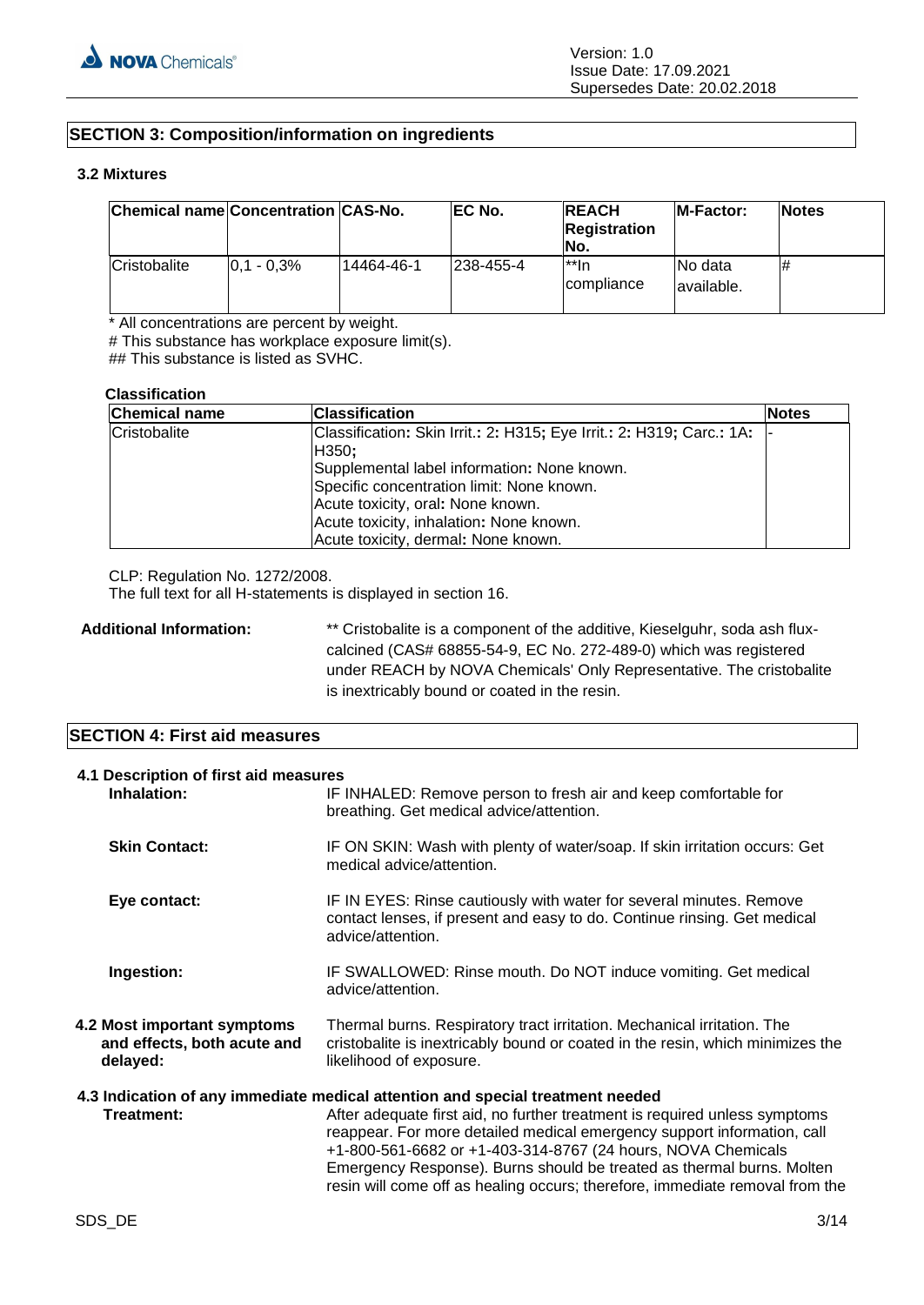skin is not necessary. Treatment should be directed at the control of symptoms and the clinical condition of the patient. No adverse effects due to ingestion are expected. The cristobalite is inextricably bound or coated in the resin, which minimizes the likelihood of exposure.

#### **SECTION 5: Firefighting measures**

|                                                             | <b>General Fire Hazards:</b>                                               | Solid resins support combustion but do not meet combustible definition.<br>Product will burn at high temperatures but is not considered flammable.<br>Under fire conditions, product will readily burn and emit irritating smoke.<br>Powdered material may form explosive dust-air mixtures.                                                                                                                                                                                                                                                                                                                  |
|-------------------------------------------------------------|----------------------------------------------------------------------------|---------------------------------------------------------------------------------------------------------------------------------------------------------------------------------------------------------------------------------------------------------------------------------------------------------------------------------------------------------------------------------------------------------------------------------------------------------------------------------------------------------------------------------------------------------------------------------------------------------------|
| 5.1 Extinguishing media<br>Suitable extinguishing<br>media: |                                                                            | Water fog or water spray. Small fires: Dry chemical, carbon dioxide (CO2)<br>or foam.                                                                                                                                                                                                                                                                                                                                                                                                                                                                                                                         |
|                                                             | <b>Unsuitable extinguishing</b><br>media:                                  | Avoid water in straight hose stream; will scatter and spread fire.                                                                                                                                                                                                                                                                                                                                                                                                                                                                                                                                            |
|                                                             | 5.2 Special hazards arising<br>from the substance or<br>mixture:           | Upon heating, polyethylene may emit various oligomers, waxes and<br>oxygenated hydrocarbons as well as carbon dioxide, carbon monoxide and<br>small amounts of other organic vapours (e.g. aldehydes, acrolein).<br>Inhalation of these decomposition products may be hazardous. Powdered<br>material may form explosive dust-air mixtures. Risk of dust-air explosion is<br>increased if flammable vapours are also present. Static discharge: material<br>can accumulate static charges which may cause an incendiary electrical<br>discharge.                                                              |
|                                                             | 5.3 Advice for firefighters<br><b>Special fire fighting</b><br>procedures: | Keep upwind. Keep unauthorised personnel away. Move containers from<br>fire area if you can do so without risk. Fight fire from maximum distance or<br>use unmanned holders or monitor nozzles. Apply extinguishing media<br>carefully to avoid creating airborne dust. Water may be used to flood the<br>area. Use water spray to cool fire exposed surfaces and to protect<br>personnel. Avoid inhaling any smoke and combustion materials. Remove<br>and isolate contaminated clothing and shoes. Prevent run-off from fire<br>control or dilution from entering streams, sewers or drinking water supply. |
|                                                             | <b>Special protective</b><br>equipment for firefighters:                   | Firefighters must use standard protective equipment including flame<br>retardant coat, helmet with face shield, gloves, rubber boots, and in<br>enclosed spaces, SCBA.                                                                                                                                                                                                                                                                                                                                                                                                                                        |

# **SECTION 6: Accidental release measures**

| 6.1 Personal precautions,<br>protective equipment and<br>emergency procedures: | Isolate area. Alert stand-by emergency and fire fighting personnel. Dust<br>deposits should not be allowed to accumulate on surfaces, as these may<br>form an explosive mixture if they are released into the atmosphere in<br>sufficient concentration.                                                                                                                                                                                                                                                                                                         |
|--------------------------------------------------------------------------------|------------------------------------------------------------------------------------------------------------------------------------------------------------------------------------------------------------------------------------------------------------------------------------------------------------------------------------------------------------------------------------------------------------------------------------------------------------------------------------------------------------------------------------------------------------------|
| 6.2 Environmental precautions:                                                 | Prevent entry into waterways, sewer, basements or confined areas.                                                                                                                                                                                                                                                                                                                                                                                                                                                                                                |
| 6.3 Methods and material for<br>containment and cleaning<br>up:                | Wear appropriate personal protective equipment. Do not touch or walk<br>through spilled material. In case of leakage, eliminate all ignition sources.<br>Stop leak if safe to do so. Prevent entry into waterways, sewer, basements<br>or confined areas. Spilled product may create a dangerous slipping hazard.<br>Use appropriate tools to put the spilled solid in an appropriate disposal or<br>recovery container. Recover and reclaim or recycle, if practical. Avoid<br>dispersal of dust in the air (i.e., clearing dust surfaces with compressed air). |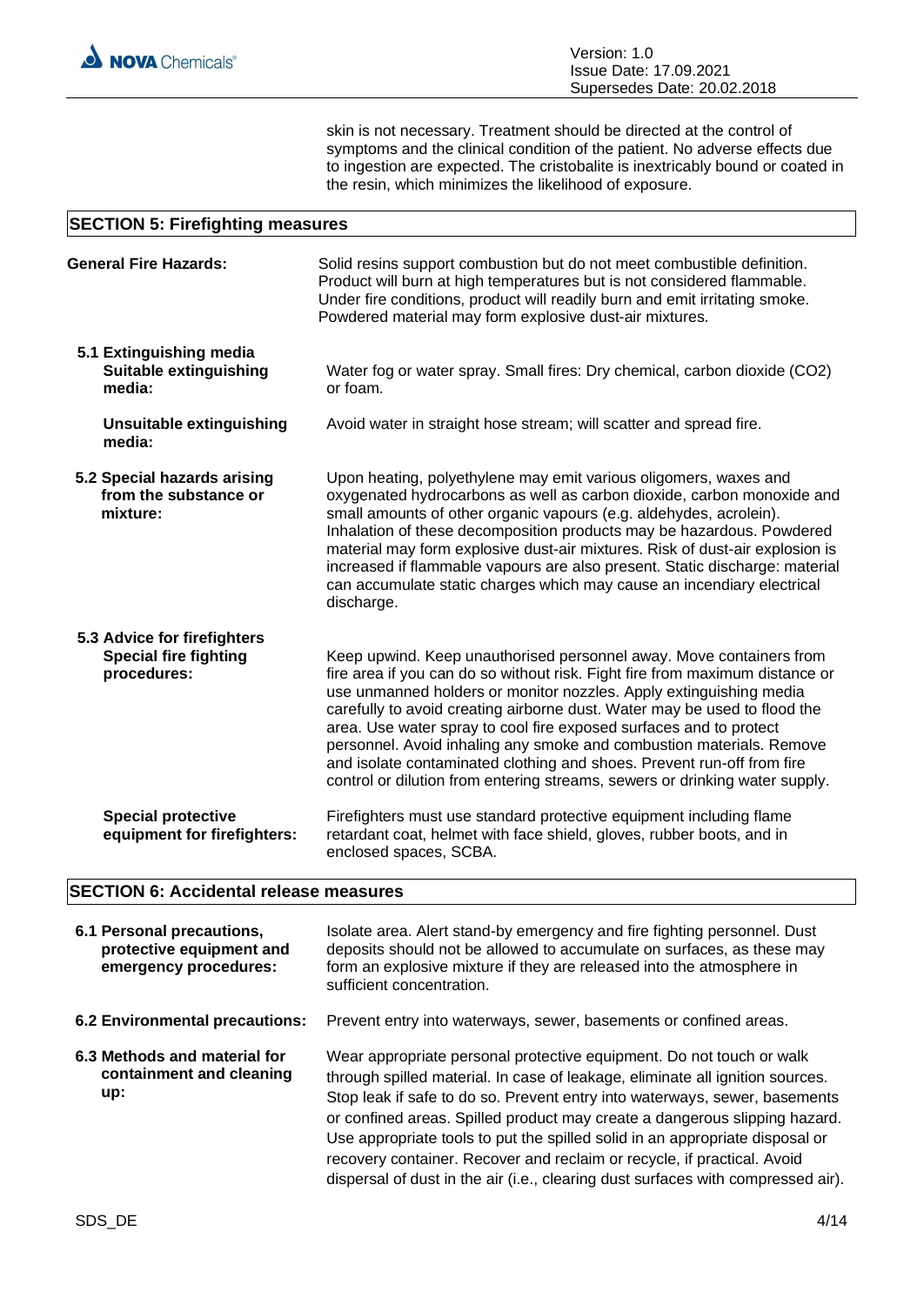

| Version: 1.0                  |
|-------------------------------|
| <b>Issue Date: 17.09.2021</b> |
| Supersedes Date: 20.02.2018   |

| 6.4 Reference to other<br>sections:                                     | See Section 8 for recommended Personal Protective Equipment and see<br>Section 13 for waste disposal considerations.                                                                                                                                                                                                                                                                                                                                                                                                                                                                                                                                                                                                                                                                                                                                       |
|-------------------------------------------------------------------------|------------------------------------------------------------------------------------------------------------------------------------------------------------------------------------------------------------------------------------------------------------------------------------------------------------------------------------------------------------------------------------------------------------------------------------------------------------------------------------------------------------------------------------------------------------------------------------------------------------------------------------------------------------------------------------------------------------------------------------------------------------------------------------------------------------------------------------------------------------|
| <b>SECTION 7: Handling and storage:</b>                                 |                                                                                                                                                                                                                                                                                                                                                                                                                                                                                                                                                                                                                                                                                                                                                                                                                                                            |
| 7.1 Precautions for safe<br>handling:                                   | Keep away from uncontrolled heat and incompatible materials. Ground all<br>material handling and transfer equipment. Wash hands thoroughly after<br>handling. Prevent dust accumulation to minimise explosion hazard. For<br>additional information on control of static and minimizing potential dust and<br>fire hazards, refer to NFPA-654, "Standard for the Prevention of Fire and<br>Dust Explosions from the Manufacturing, Processing and Handling of<br>Combustible Particulate Solids, 2013 Edition". Use in a well-ventilated area.<br>Avoid release to the environment. Wear eye protection/protective gloves as<br>needed/wear full face-shield during thermal processing if contact with<br>molten material is possible/wear respirator if dusty. Spilled product may<br>create a dangerous slipping hazard.                                 |
| 7.2 Conditions for safe storage,<br>including any<br>incompatibilities: | Store in accordance with all current regulations and standards. Storage<br>area should be clearly identified, well-illuminated and clear of obstruction.<br>Store in closed, grounded and properly designed vessels. Keep away from<br>uncontrolled heat and incompatible materials. Protect from sunlight.<br>Outdoor storage of product in bags requires protection from ultra-violet<br>sunlight by use of a UV stabilized bag or alternate means. Avoid<br>accumulation of dust by frequent cleaning and suitable construction of<br>storage and handling areas. Keep shovels and vacuum systems readily<br>available for cleanup of loose material. DO NOT enter filled bulk containers<br>and attempt to walk over product, due to risk of slipping and possible<br>suffocation. Use a fall arrest system when working near open bulk<br>containers. |
| <b>Storage Class:</b>                                                   | 9: No classification                                                                                                                                                                                                                                                                                                                                                                                                                                                                                                                                                                                                                                                                                                                                                                                                                                       |
| 7.3 Specific end use(s):                                                | Thermoplastic resin extruded into film, sheet or moulded into containers<br>and other shapes.                                                                                                                                                                                                                                                                                                                                                                                                                                                                                                                                                                                                                                                                                                                                                              |

# **SECTION 8: Exposure controls/personal protection**

# **8.1 Control parameters**

| <b>Occupational Exposure Limits</b>                |                                                                                                                                                                                                                                                                                                                                                                                                                         |
|----------------------------------------------------|-------------------------------------------------------------------------------------------------------------------------------------------------------------------------------------------------------------------------------------------------------------------------------------------------------------------------------------------------------------------------------------------------------------------------|
|                                                    | During dusty conditions ACGIH recommends for Particles (insoluble or<br>poorly soluble) not otherwise specified a TWA of 10 mg/m3 (inhalable<br>particles), 3 mg/m3 TWA (respirable particles).<br>Germany: 10 mg/m3 (AGW) (Inhalable fraction.); 1.25 mg/m3 (AGW)<br>(Respirable fraction.); For Dust<br>The cristobalite is inextricably bound or coated in the resin, which minimizes<br>the likelihood of exposure. |
| 8.2 Exposure controls                              |                                                                                                                                                                                                                                                                                                                                                                                                                         |
| <b>Appropriate Engineering</b><br><b>Controls:</b> | Engineering methods to reduce hazardous exposure are preferred controls.<br>Methods include mechanical ventilation (dilution and local exhaust) process<br>or personal enclosure, remote and automated operation, control of process                                                                                                                                                                                    |

conditions, leak detection and repair systems, and other process modifications. Ensure all exhaust ventilation systems are discharged to outdoors, away from air intakes and ignition sources. Supply sufficient replacement air to make up for air removed by exhaust systems.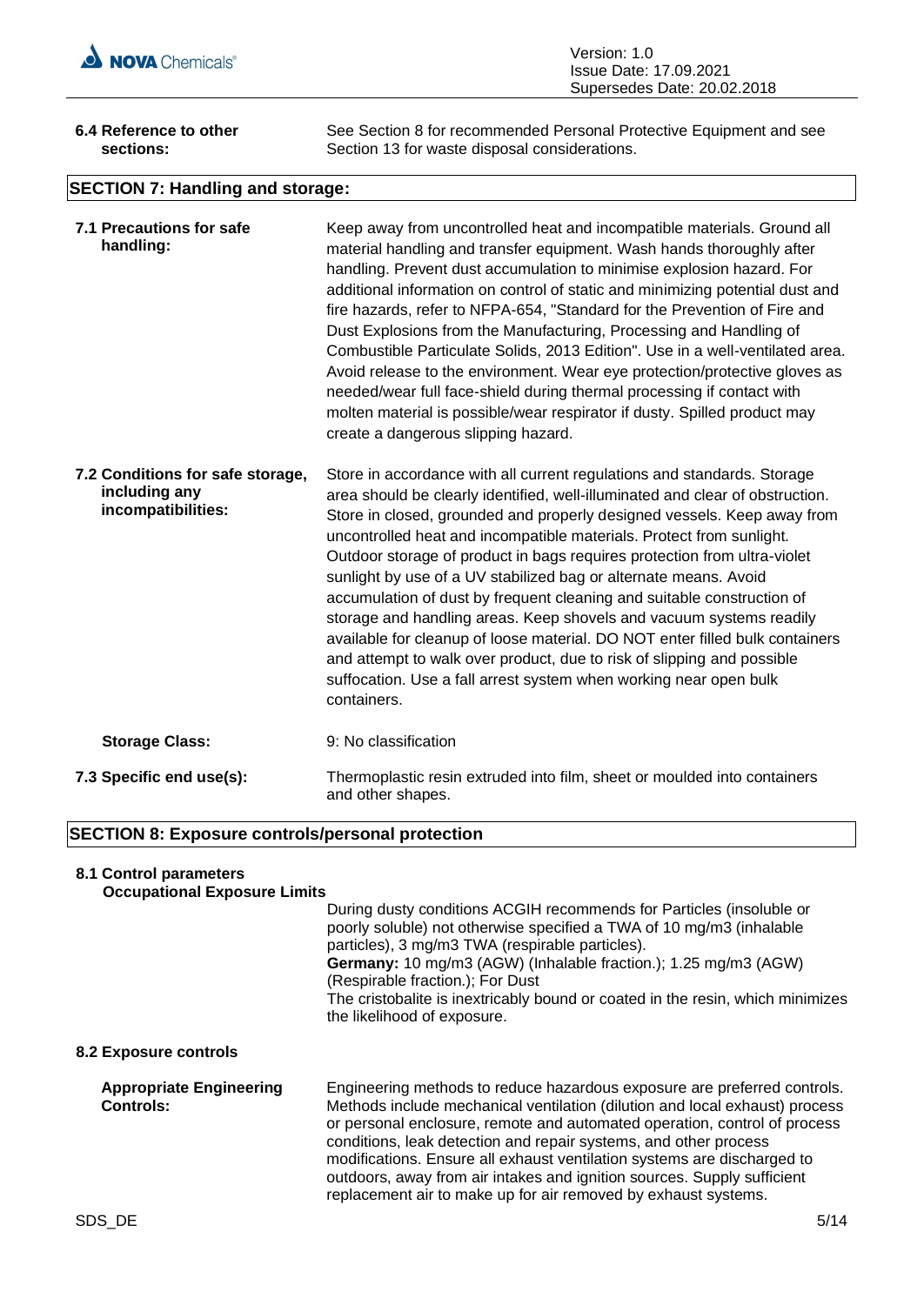

Administrative (procedure) controls and use of personal protective equipment may also be required. It is recommended that all dust control equipment such as local exhaust ventilation and material transport systems involved in handling of this product contain explosion relief vents or an explosion suppression system or an oxygen-deficient environment. Use only appropriately classified electrical equipment and powered industrial trucks.

#### **Individual protection measures, such as personal protective equipment**

| <b>General information:</b>                       | Personal protective equipment (PPE) should not be considered a long-term<br>solution to exposure control. Employer programs to properly select, fit,<br>maintain and train employees to use equipment must accompany PPE.<br>Consult a competent industrial hygiene resource, the PPE manufacturer's<br>recommendation, and/or applicable regulations to determine hazard<br>potential and ensure adequate protection. |
|---------------------------------------------------|------------------------------------------------------------------------------------------------------------------------------------------------------------------------------------------------------------------------------------------------------------------------------------------------------------------------------------------------------------------------------------------------------------------------|
| <b>Eye/face protection:</b>                       | Safety glasses. Wear a face shield when working with molten material.                                                                                                                                                                                                                                                                                                                                                  |
| <b>Skin protection</b><br><b>Hand Protection:</b> | Wear gloves to protect against thermal burns.                                                                                                                                                                                                                                                                                                                                                                          |
| Other:                                            | Wear appropriate clothing to prevent any possibility of skin contact. Wear<br>work clothes with long sleeves and pants. Safety footwear with good<br>traction is recommended to help prevent slipping. Static Dissipative (SD)<br>rated footwear is also recommended.                                                                                                                                                  |
| <b>Respiratory Protection:</b>                    | Appropriate approved air-purifying respirator that meets the requirements of<br>the European Standard for Respiratory Protection (EN 149) or self-<br>contained breathing apparatus should be used. Air supplied breathing<br>apparatus must be used when oxygen concentrations are low or if airborne<br>concentrations exceed the limits of the air-purifying respirators.                                           |
| <b>Hygiene measures:</b>                          | Use effective control measures and PPE to maintain worker exposure to<br>concentrations that are below these limits. Ensure that eyewash stations<br>and safety showers are in close proximity to work locations.                                                                                                                                                                                                      |
| <b>Environmental Controls:</b>                    | Follow all applicable environmental protection legislation.                                                                                                                                                                                                                                                                                                                                                            |

# **SECTION 9: Physical and chemical properties**

**9.1 Information on basic physical and chemical properties Appearance**

| <b>Appearance</b>                                     |                                                                                                      |
|-------------------------------------------------------|------------------------------------------------------------------------------------------------------|
| <b>Physical state:</b>                                | solid                                                                                                |
| Form:                                                 | Pellets or Granular powder                                                                           |
| Colour:                                               | white / colourless / translucent                                                                     |
| Odour:                                                | Minimal, Mild                                                                                        |
| <b>Odour Threshold:</b>                               | No data available.                                                                                   |
| <b>Melting point/freezing point:</b>                  | 105 - 125 °C (221 - 257 °F) (Melting Point) 80 - 105 °C<br>$(176 - 221 \degree F)$ (Softening point) |
| Initial boiling point and boiling range:              | not applicable                                                                                       |
| <b>Flammability:</b>                                  | May form combustible dust concentrations in air.                                                     |
| Upper/lower limit on flammability or explosive limits |                                                                                                      |
| Flammability limit - upper (%):                       | not applicable                                                                                       |
| Flammability limit - lower(%):                        | not applicable                                                                                       |
| <b>Flash Point:</b>                                   | not applicable                                                                                       |
| Auto-ignition temperature:                            | 330 - 410 °C (626 - 770 °F)                                                                          |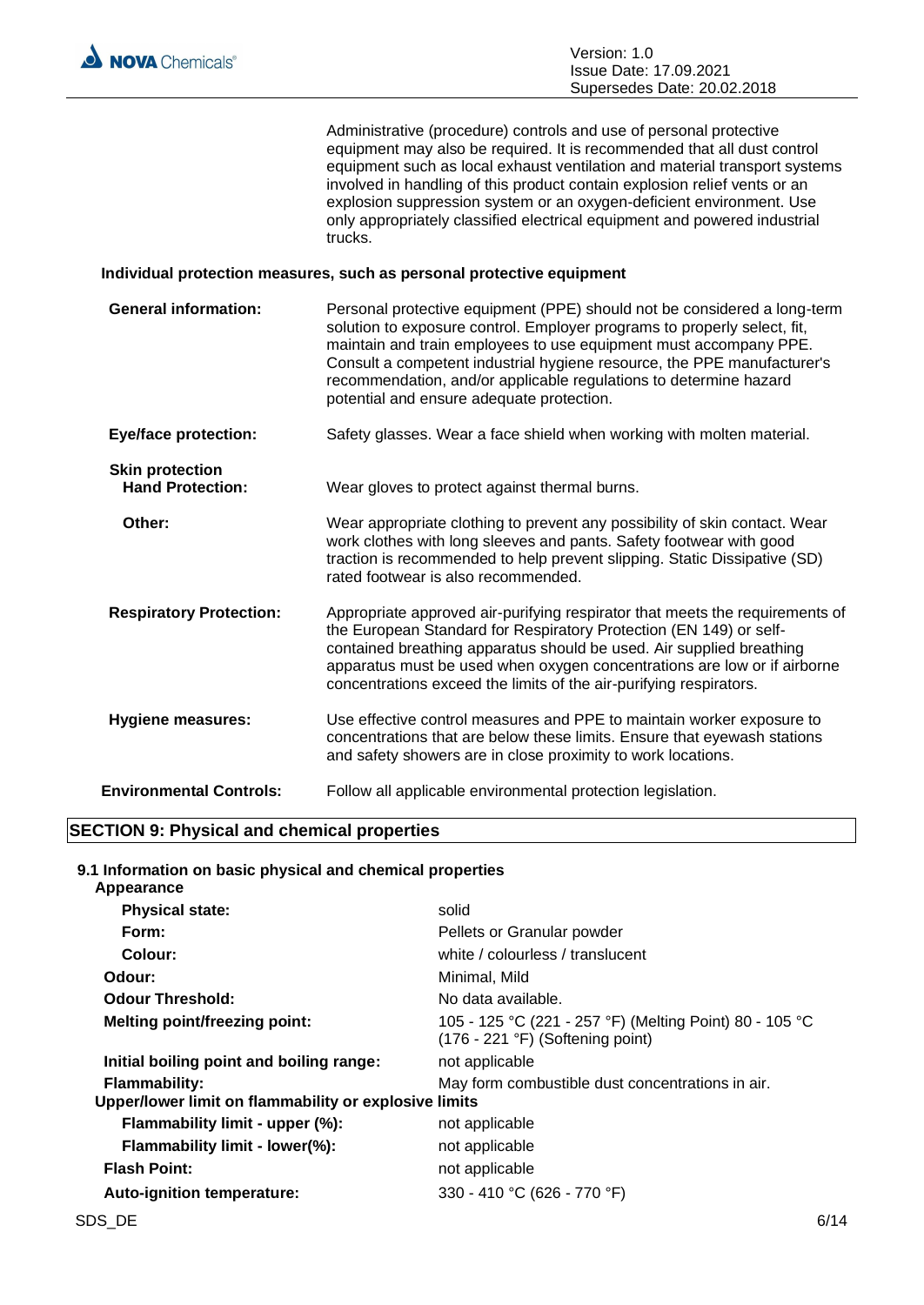

| <b>Decomposition temperature:</b>                  |                | $>$ 300 °C ( $>$ 572 °F) |
|----------------------------------------------------|----------------|--------------------------|
| pH:<br><b>Viscosity</b>                            |                | not applicable           |
| Kinematic viscosity:<br>Solubility(ies)            |                | not applicable           |
| <b>Solubility in water:</b>                        |                | Insoluble in water       |
| Solubility (other):                                |                | No data available.       |
| Partition coefficient (n-octanol/water):           |                | not applicable           |
| Vapour pressure:                                   |                | not applicable           |
| <b>Relative density:</b>                           |                | $0,910 - 0,940$          |
| Density:                                           |                | 910 - 940 kg/m3          |
| <b>Relative vapour density:</b>                    |                | not applicable           |
| Vapour density:<br><b>Particle characteristics</b> |                | not applicable           |
| <b>Particle Size:</b>                              |                | $0,1 - 5$ MM             |
| 9.2 Other information                              |                |                          |
| <b>Oxidising Properties:</b>                       | not applicable |                          |
| <b>Evaporation Rate:</b>                           | not applicable |                          |

# **SECTION 10: Stability and reactivity**

| 10.1 Reactivity:                            | Contact with incompatible materials. Sources of ignition. Exposure to heat.                                                                                                                                                                                                                                                  |
|---------------------------------------------|------------------------------------------------------------------------------------------------------------------------------------------------------------------------------------------------------------------------------------------------------------------------------------------------------------------------------|
| <b>10.2 Chemical stability:</b>             | Material is stable under normal conditions.                                                                                                                                                                                                                                                                                  |
| 10.3 Possibility of hazardous<br>reactions: | Hazardous polymerization not likely to occur.                                                                                                                                                                                                                                                                                |
| 10.4 Conditions to avoid:                   | Avoid exposing to heat and contact with strong oxidising substances. Avoid<br>processing material over 300 °C (572 °F).                                                                                                                                                                                                      |
| 10.5 Incompatible Materials:                | Strong oxidising agents. Organic solvents, ether, gasoline, lubricating oils,<br>chlorinated hydrocarbons and aromatic hydrocarbons may react with and<br>degrade polyethylene. Powdered material may form explosive dust-air<br>mixtures. Risk of dust-air explosion is increased if flammable vapours are<br>also present. |
| 10.6 Hazardous decomposition<br>products:   | Upon decomposition, polyethylene may emit various oligomers, waxes and<br>oxygenated hydrocarbons as well as carbon dioxide, carbon monoxide and<br>small amounts of other organic vapours (e.g. aldehydes, acrolein).<br>Inhalation of these decomposition products may be hazardous.                                       |

# **SECTION 11: Toxicological information**

#### **Information on likely routes of exposure**

| Inhalation:          | During processing, thermal fumes and inhalation of fine particles may<br>cause respiratory irritation. The cristobalite is inextricably bound or coated<br>in the resin, which minimizes the likelihood of exposure.                |
|----------------------|-------------------------------------------------------------------------------------------------------------------------------------------------------------------------------------------------------------------------------------|
| <b>Skin Contact:</b> | During processing, contact with powder or fines may cause mechanical<br>irritation. Molten material will produce thermal burns. The cristobalite is<br>inextricably bound or coated in the resin, which minimizes the likelihood of |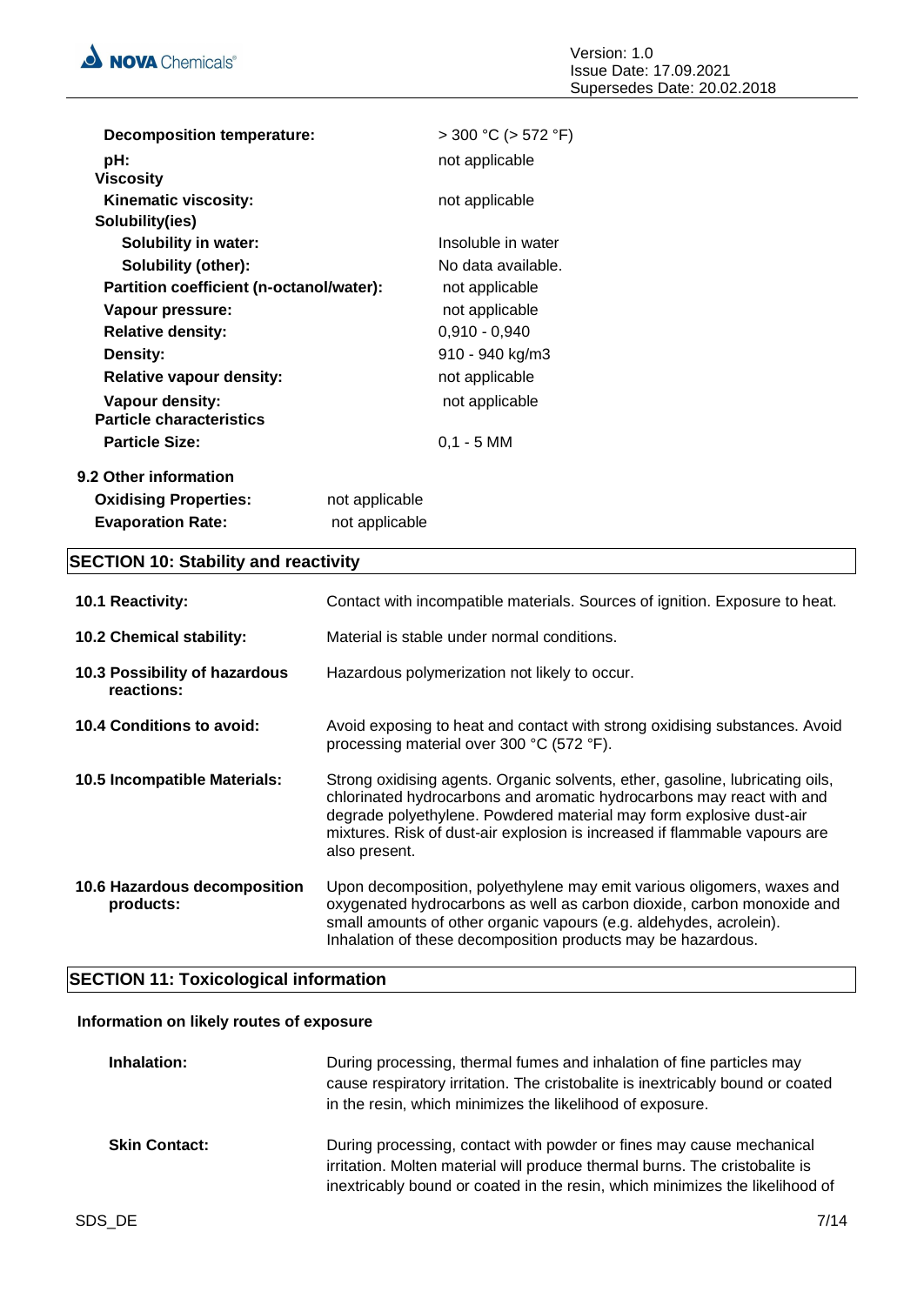

|              | Supersedes Date: 20.02.2018                                                                                                                                                                                                                      |
|--------------|--------------------------------------------------------------------------------------------------------------------------------------------------------------------------------------------------------------------------------------------------|
|              | exposure.                                                                                                                                                                                                                                        |
| Eye contact: | During processing, contact with powder or fines may cause mechanical<br>irritation. Molten material will produce thermal burns. The cristobalite is<br>inextricably bound or coated in the resin, which minimizes the likelihood of<br>exposure. |

**Ingestion:** Ingestion of this product is not a likely route of exposure.

# **Symptoms related to the physical, chemical and toxicological characteristics**

| Inhalation:          | Respiratory irritation.                                                                                           |
|----------------------|-------------------------------------------------------------------------------------------------------------------|
| <b>Skin Contact:</b> | Mechanical irritation. Thermal burns. Negligible irritation of the skin based<br>on chemical structure (polymer). |
| Eye contact:         | Mechanical irritation. Thermal burns. May cause mild, short-lasting<br>discomfort to eyes.                        |
| Ingestion:           | No adverse effects due to ingestion are expected.                                                                 |

# **11.1 Information on toxicological effects**

| <b>Acute toxicity</b>                        |                                                                                                                                                         |
|----------------------------------------------|---------------------------------------------------------------------------------------------------------------------------------------------------------|
| Oral<br><b>Product:</b>                      | LD $50:$ > 5.000 mg/kg (estimated)                                                                                                                      |
| <b>Dermal</b><br>Product:                    | Not classified for acute toxicity based on available data.                                                                                              |
| <b>Inhalation</b><br><b>Product:</b>         | Not classified for acute toxicity based on available data.                                                                                              |
| <b>Repeated dose toxicity</b><br>Product:    | No data available.                                                                                                                                      |
| <b>Skin Corrosion/Irritation</b><br>Product: | No data available.                                                                                                                                      |
| <b>Components:</b><br>Cristobalite           | Irritating. May cause abrasion to skin. The cristobalite is inextricably bound<br>or coated in the resin, which minimizes the likelihood of exposure.   |
| <b>Serious Eye Damage/Eye Irritation</b>     |                                                                                                                                                         |
| Product:                                     | No data available.                                                                                                                                      |
| <b>Components:</b><br>Cristobalite           | Irritating. May cause abrasion to cornea. The cristobalite is inextricably<br>bound or coated in the resin, which minimizes the likelihood of exposure. |
| <b>Respiratory or Skin Sensitisation</b>     |                                                                                                                                                         |
| <b>Product:</b>                              | No data available.                                                                                                                                      |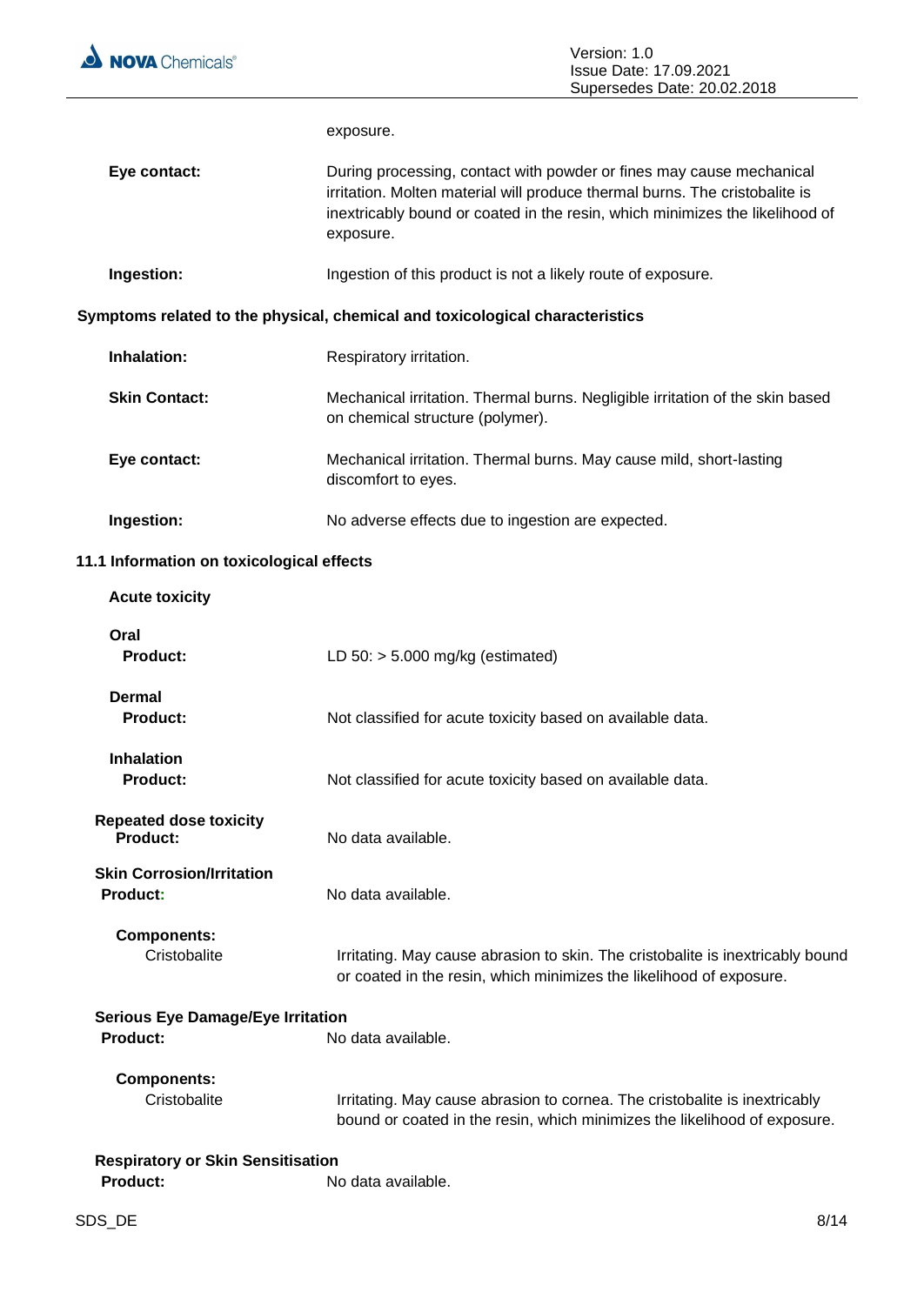

# **Germ Cell Mutagenicity**

| In vitro<br><b>Product:</b>                                           | There are no known or reported genetic effects.                                                                                                                                                                                                                                                                                                                           |
|-----------------------------------------------------------------------|---------------------------------------------------------------------------------------------------------------------------------------------------------------------------------------------------------------------------------------------------------------------------------------------------------------------------------------------------------------------------|
| In vivo<br><b>Product:</b>                                            | There are no known or reported genetic effects.                                                                                                                                                                                                                                                                                                                           |
| Carcinogenicity<br><b>Product:</b>                                    | Not classified                                                                                                                                                                                                                                                                                                                                                            |
| <b>Reproductive toxicity</b><br><b>Product:</b>                       | There are no known or reported reproductive effects.                                                                                                                                                                                                                                                                                                                      |
| <b>Specific Target Organ Toxicity - Single Exposure</b><br>Product:   | No data available.                                                                                                                                                                                                                                                                                                                                                        |
| <b>Specific Target Organ Toxicity - Repeated Exposure</b><br>Product: | No data available.                                                                                                                                                                                                                                                                                                                                                        |
| <b>Components:</b><br>Cristobalite                                    | Lungs, Respiratory system - The cristobalite is inextricably bound or coated<br>in the resin, which minimizes the likelihood of exposure.                                                                                                                                                                                                                                 |
| <b>Aspiration Hazard</b><br><b>Product:</b>                           | Not classified.                                                                                                                                                                                                                                                                                                                                                           |
| 11.2 Information on health hazards                                    |                                                                                                                                                                                                                                                                                                                                                                           |
| <b>Endocrine Disruption</b><br>Product:                               | The substance/mixture does not contain components considered to have<br>endocrine disrupting properties according to REACH Article 57(f) or<br>Commission Delegated regulation (EU) 2017/2100 or Commission<br>Regulation (EU) 2018/605 at levels of 0.1% or higher.                                                                                                      |
| <b>Other hazards</b><br><b>Product:</b>                               | No data available.                                                                                                                                                                                                                                                                                                                                                        |
| <b>SECTION 12: Ecological information</b>                             |                                                                                                                                                                                                                                                                                                                                                                           |
| <b>General information:</b>                                           | NOVAPOL® resins are expected to be inert in the environment. They float<br>on water and are not biodegradable. They are not expected to<br>bioconcentrate (accumulate in the food chain) due to their high molecular<br>weight. NOVAPOL® pellets are not expected to be toxic if ingested but may<br>represent a choking hazard if ingested by waterfowl or aquatic life. |
| 12.1 Toxicity                                                         |                                                                                                                                                                                                                                                                                                                                                                           |
| <b>Acute toxicity</b>                                                 |                                                                                                                                                                                                                                                                                                                                                                           |
| <b>Fish</b><br><b>Product:</b>                                        | LC 50 (96 h): $> 100$ mg/l                                                                                                                                                                                                                                                                                                                                                |
| <b>Aquatic Invertebrates</b><br><b>Product:</b>                       | EC 50 (Daphnia magna, 48 h): > 100 mg/l                                                                                                                                                                                                                                                                                                                                   |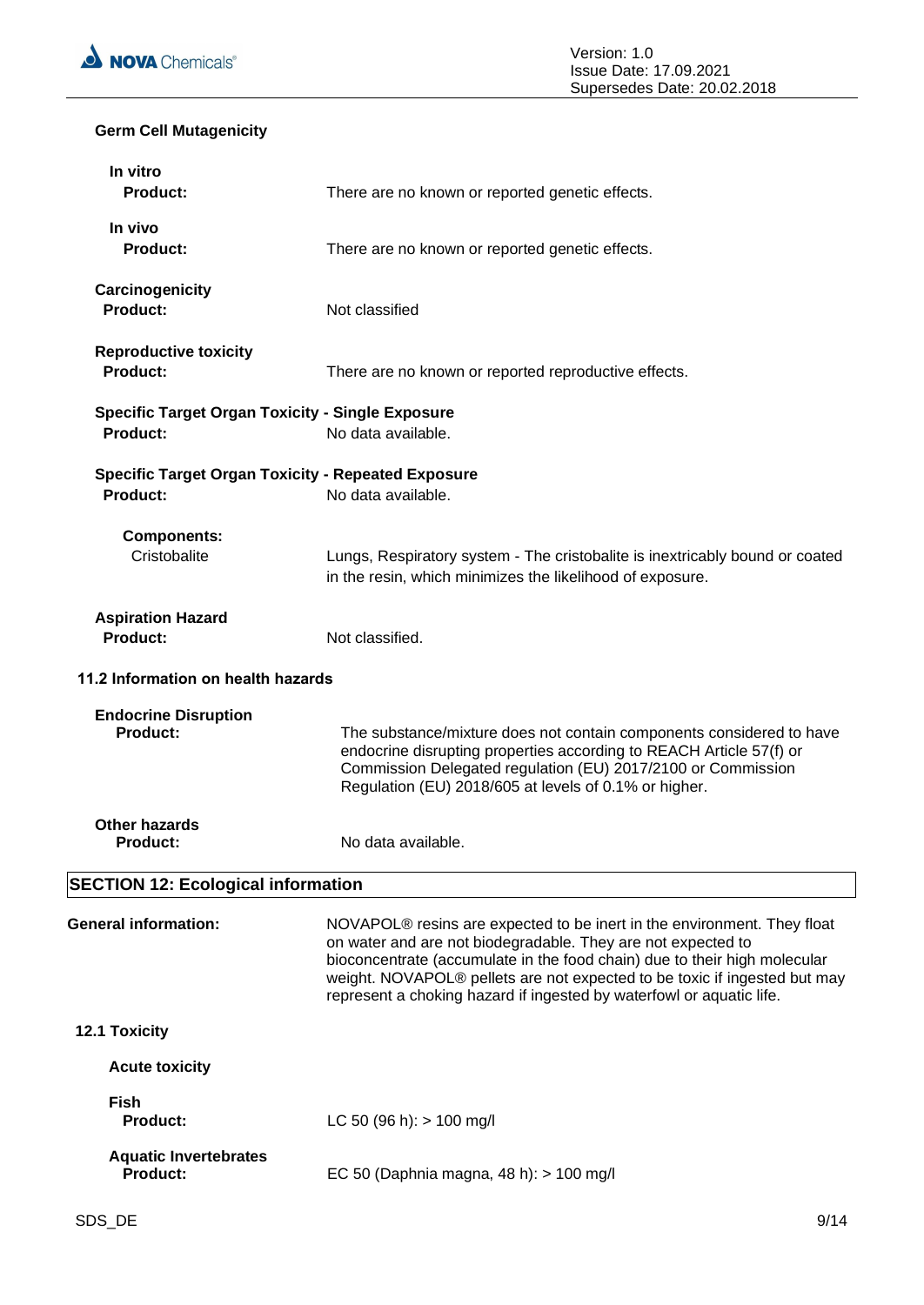| <b>Toxicity to aquatic plants</b><br>Product:                          | EC 50 (72 h): $> 100$ mg/l                                                                                                                                                                                                                                                                                                                                                       |
|------------------------------------------------------------------------|----------------------------------------------------------------------------------------------------------------------------------------------------------------------------------------------------------------------------------------------------------------------------------------------------------------------------------------------------------------------------------|
| <b>Chronic toxicity</b>                                                |                                                                                                                                                                                                                                                                                                                                                                                  |
| <b>Fish</b><br>Product:                                                | $NOEC : > 100$ mg/l                                                                                                                                                                                                                                                                                                                                                              |
| <b>Aquatic Invertebrates</b><br>Product:                               | $NOEC : > 100$ mg/l                                                                                                                                                                                                                                                                                                                                                              |
| <b>Toxicity to aquatic plants</b><br>Product:                          | $NOEC : > 100$ mg/l                                                                                                                                                                                                                                                                                                                                                              |
| 12.2 Persistence and degradability                                     |                                                                                                                                                                                                                                                                                                                                                                                  |
| <b>Biodegradation</b><br>Product:                                      | Not readily degradable. Under optimal oxidation conditions, >99% of<br>polyethylene will remain intact after exposure to microbial actions. Product<br>will slowly change (embrittle) in the presence of sunlight, but will not fully<br>breakdown. Product buried in landfill has been found to be stable over time.<br>No toxic degradation products are known to be produced. |
| <b>BOD/COD Ratio</b><br><b>Product</b>                                 | No data available.                                                                                                                                                                                                                                                                                                                                                               |
| 12.3 Bioaccumulative potential<br><b>Bioconcentration Factor (BCF)</b> |                                                                                                                                                                                                                                                                                                                                                                                  |
| Product:                                                               | Pellets may accumulate in the digestive systems of birds and aquatic life,<br>causing injury and possible death due to starvation.                                                                                                                                                                                                                                               |
| Partition Coefficient n-octanol / water (log Kow)<br><b>Product:</b>   | not applicable                                                                                                                                                                                                                                                                                                                                                                   |
| 12.4 Mobility in soil:                                                 | Biologically persistent. This product has not been found to migrate through<br>soils.                                                                                                                                                                                                                                                                                            |
| 12.5 Results of PBT and vPvB assessment:<br><b>Product</b>             | PBT assessment does not apply.                                                                                                                                                                                                                                                                                                                                                   |
| 12.6 Endocrine Disruption:<br><b>Product:</b>                          | The substance/mixture does not contain components considered to have<br>endocrine disrupting properties according to REACH Article 57(f) or<br>Commission Delegated regulation (EU) 2017/2100 or Commission<br>Regulation (EU) 2018/605 at levels of 0.1% or higher.                                                                                                             |
| 12.7 Other adverse effects:                                            | Pellets are persistent in aquatic and terrestrial systems.                                                                                                                                                                                                                                                                                                                       |
| <b>SECTION 13: Disposal considerations</b>                             |                                                                                                                                                                                                                                                                                                                                                                                  |

# **13.1 Waste treatment methods**

| Dispose of contents/container to an appropriate treatment and disposal<br>facility in accordance with applicable laws and regulations, and product  |
|-----------------------------------------------------------------------------------------------------------------------------------------------------|
| characteristics at time of disposal. Preferred disposal methods for<br>polyethylene in order of preference are: 1) clean and reuse if possible, 2)  |
| recover and resell through plastic recyclers or resin brokers, 3) incinerate<br>with waste heat recovery and 4) landfill. DO NOT ATTEMPT TO DISPOSE |
|                                                                                                                                                     |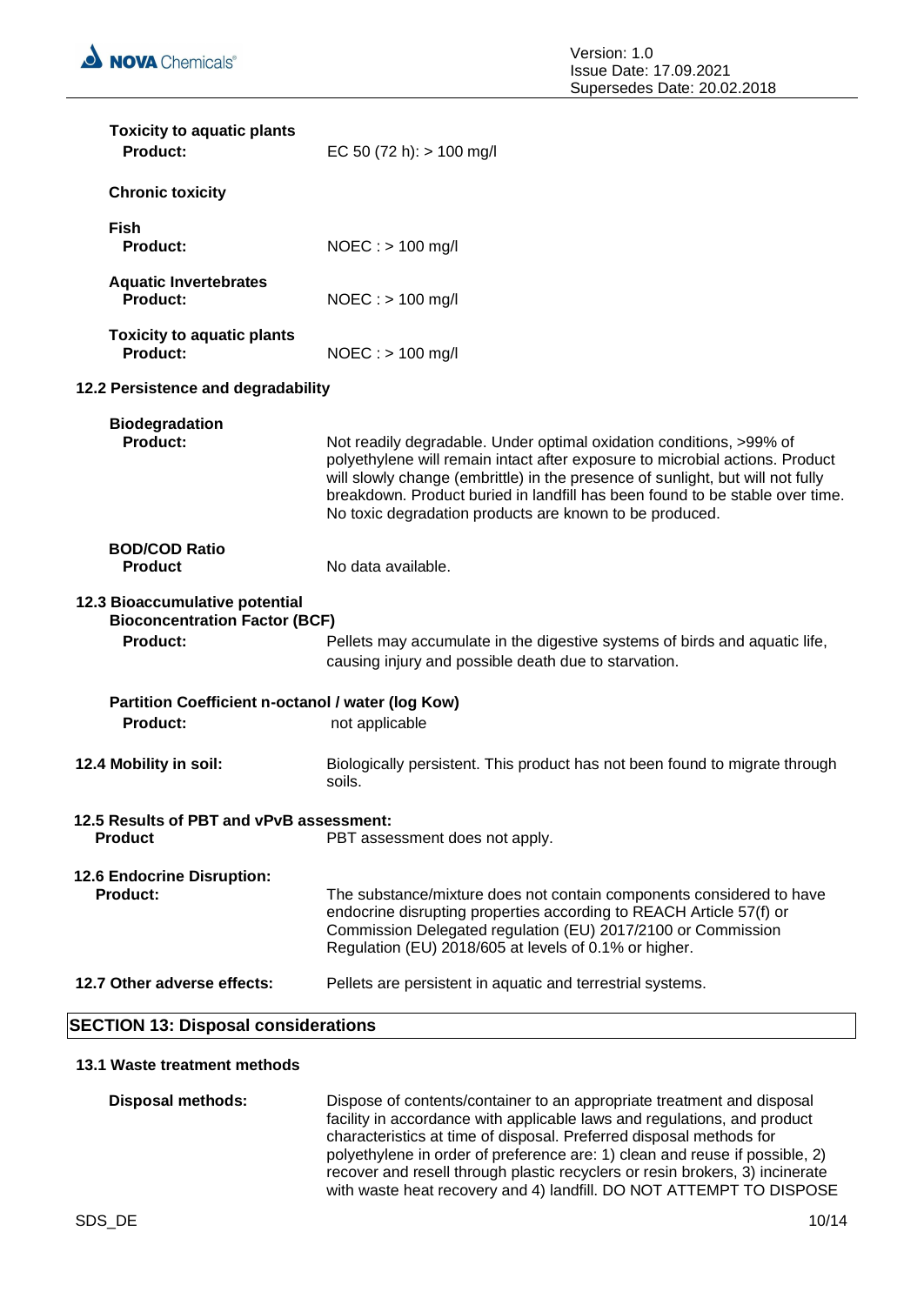

OF BY UNCONTROLLED INCINERATION. Open burning of plastics at landfills should not be undertaken.

| <b>Contaminated Packaging:</b> | Check regional, national and local environmental regulations prior to<br>disposal. |
|--------------------------------|------------------------------------------------------------------------------------|
|--------------------------------|------------------------------------------------------------------------------------|

#### **SECTION 14: Transport information**

#### **ADR**

Not regulated.

#### **IMDG**

Not regulated.

#### **IATA**

Not regulated.

**14.7 Transport in bulk according to Annex II of MARPOL and the IBC Code**: not applicable

#### **SECTION 15: Regulatory information**

**15.1 Safety, health and environmental regulations/legislation specific for the substance or mixture:**

**EU Regulations**

**Regulation 1005/2009/EC on substances that deplete the ozone layer, Annex I, Controlled Substances:** none

**Regulation 1005/2009/EC on substances that deplete the ozone layer, Annex II, New Substances:**  none

**EU. Reach Annex XIV, Substances Subject to Authorization:** none

**Regulation (EU) 2019/1021 On persistent organic pollutants (recast), as amended:** none

**EU. Directive 2010/75/EU on Industrial Emissions (IPPC), Annex II, L 334/17:** none

**Regulation (EU) No. 649/2012 concerning the export and import of dangerous chemicals, Annex I, Part 1 as amended:** none

**Regulation (EU) No. 649/2012 concerning the export and import of dangerous chemicals, Annex I, Part 2 as amended:** none

**Regulation (EU) No. 649/2012 concerning the export and import of dangerous chemicals, Annex I, Part 3 as amended:** none

**Regulation (EU) No. 649/2012 concerning the export and import of dangerous chemicals, Annex V as amended:** none

**EU. REACH Candidate List of Substances of Very High Concern for Authorization (SVHC):** none

**Regulation (EC) No. 1907/2006 Annex XVII Substances subject to restriction on marketing and use:**  none

**Directive 2004/37/EC on the protection of workers from the risks related to exposure to carcinogens and mutagens at work.:** none

**Directive 92/85/EEC: on the safety and health of pregnant workers and workers who have recently given birth or are breast feeding.:** none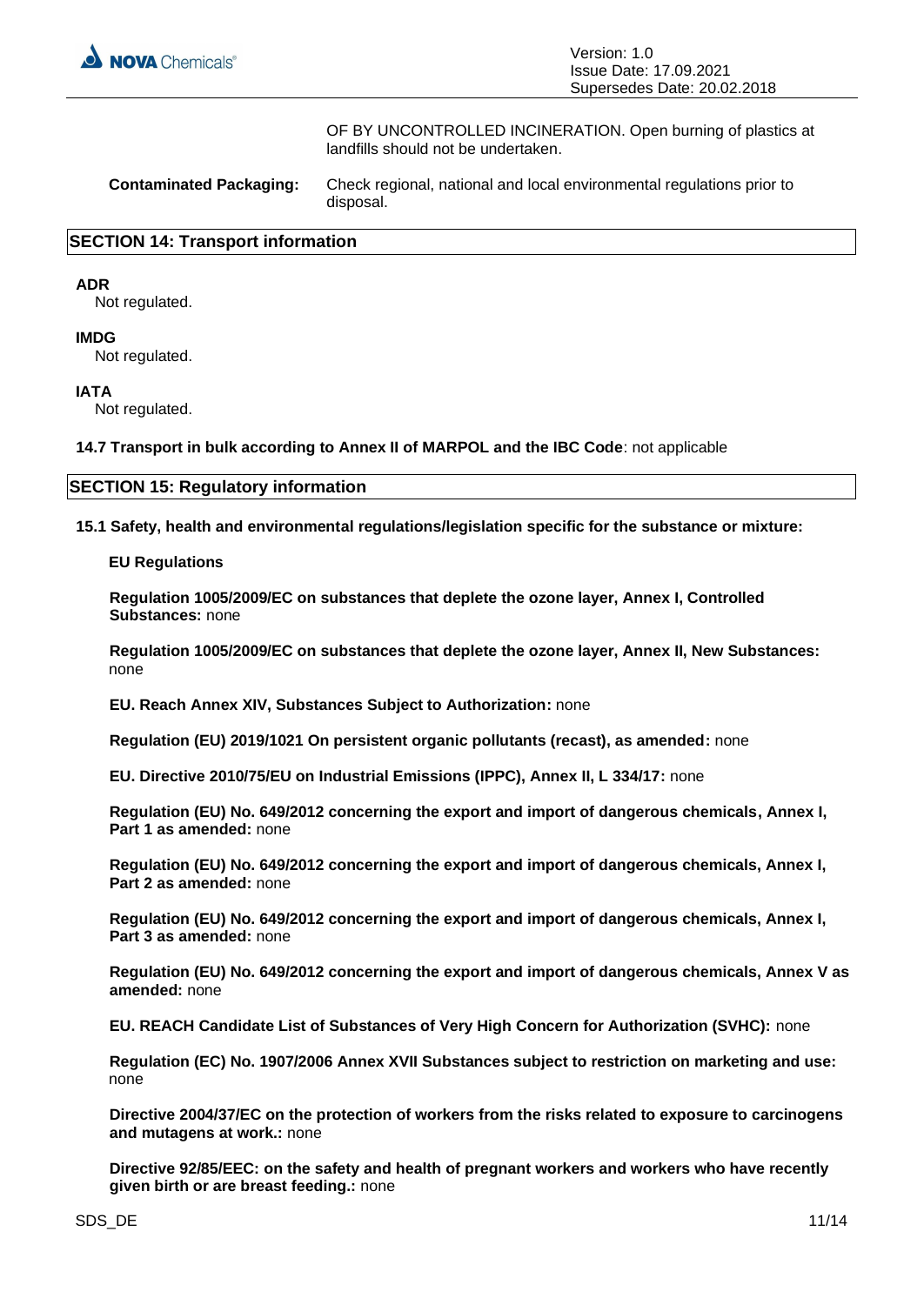

**EU. Directive 2012/18/EU (SEVESO III) on major accident hazards involving dangerous substances, as amended.:** not applicable

**EU. Regulation No. 166/2006 PRTR (Pollutant Release and Transfer Registry), Annex II: Pollutants:**  none

**Directive 98/24/EC on the protection of workers from the risks related to chemical agents at work:**  none

| <b>National Regulations</b><br><b>Water hazard class</b><br>(WGK): | WGK 1: slightly water-endangering. Classification according to AwSV,<br>Appendix 1 (5.2)                                                                                                                                                                                                              |
|--------------------------------------------------------------------|-------------------------------------------------------------------------------------------------------------------------------------------------------------------------------------------------------------------------------------------------------------------------------------------------------|
| <b>15.2 Chemical safety</b><br>assessment:                         | Not required. This product complies with the registration requirements of the<br>REACH Regulation (EC) No 1907/2006. The component substances have<br>been duly registered or are exempt from registration. This covers those EU<br>importers included in NOVA Chemicals' Only Representative scheme. |

#### **SECTION 16: Other information**

| <b>Revision Information:</b>                                                         | 17.09.2021: SDS Update                                                                                                                                                                                                                                                                                                                                                                                                                                                                                                                                                                                                                                                       |
|--------------------------------------------------------------------------------------|------------------------------------------------------------------------------------------------------------------------------------------------------------------------------------------------------------------------------------------------------------------------------------------------------------------------------------------------------------------------------------------------------------------------------------------------------------------------------------------------------------------------------------------------------------------------------------------------------------------------------------------------------------------------------|
| <b>References</b><br><b>PBT</b><br>vPvB                                              | PBT: persistent, bioaccumulative and toxic substance.<br>vPvB: very persistent and very bioaccumulative substance.                                                                                                                                                                                                                                                                                                                                                                                                                                                                                                                                                           |
| Key literature references and<br>sources for data:                                   | Available on request.                                                                                                                                                                                                                                                                                                                                                                                                                                                                                                                                                                                                                                                        |
| Wording of the H-statements in sections 2 and 3<br>H <sub>3</sub> 15<br>H319<br>H350 | Causes skin irritation.<br>Causes serious eye irritation.<br>May cause cancer.                                                                                                                                                                                                                                                                                                                                                                                                                                                                                                                                                                                               |
| <b>Training information:</b>                                                         | Suitable information on safety in handling, storage and processing the<br>product should be given to employees based on the existing information.                                                                                                                                                                                                                                                                                                                                                                                                                                                                                                                            |
| <b>Other information:</b>                                                            | Exposure to the Hazardous Combustion and Decomposition Products as<br>described in the SDS, Sections 5 and 10, may be linked with various acute<br>and chronic health effects. These effects include irritation of eyes and upper<br>respiratory tract primarily from the aldehydes, breathing difficulties, systemic<br>toxicity such as liver, kidney, and central nervous system effects.                                                                                                                                                                                                                                                                                 |
|                                                                                      | NOVA Chemicals has monitored worker exposures to emissions during<br>commercial-scale processing of polyethylene. Concentrations of hazardous<br>decomposition products were determined to be well below established<br>exposure limits in the workplace. "Quantitation of Employee Exposure to<br>Emission Products Generated By Commercial-Scale Processing of<br>Polyethylene" is available in the Am. Ind. Hyg. Assoc. J. 56:809-814 (1995)<br>and "Quantification of Emission Compounds Generated During Commercial-<br>Scale Processing of Advanced SCLAIRTECH™ Polyethylene" is available in<br>the Journal of Plastic Film & Sheeting Volume 26 Issue 2, April 2010. |
|                                                                                      | For information on ventilation considerations for the control of volatile air<br>contaminants from polyethylene, please request a copy of NOVA Chemicals'<br>publication, "Ventilation Guidelines for Heat-Processing Polyethylene Resins".                                                                                                                                                                                                                                                                                                                                                                                                                                  |
| SDS DE                                                                               | For additional information on unloading hopper cars containing plastic resins,<br>refer to NOVA Chemicals' publication, "Hopper Car Unloading Guide".<br>12/14                                                                                                                                                                                                                                                                                                                                                                                                                                                                                                               |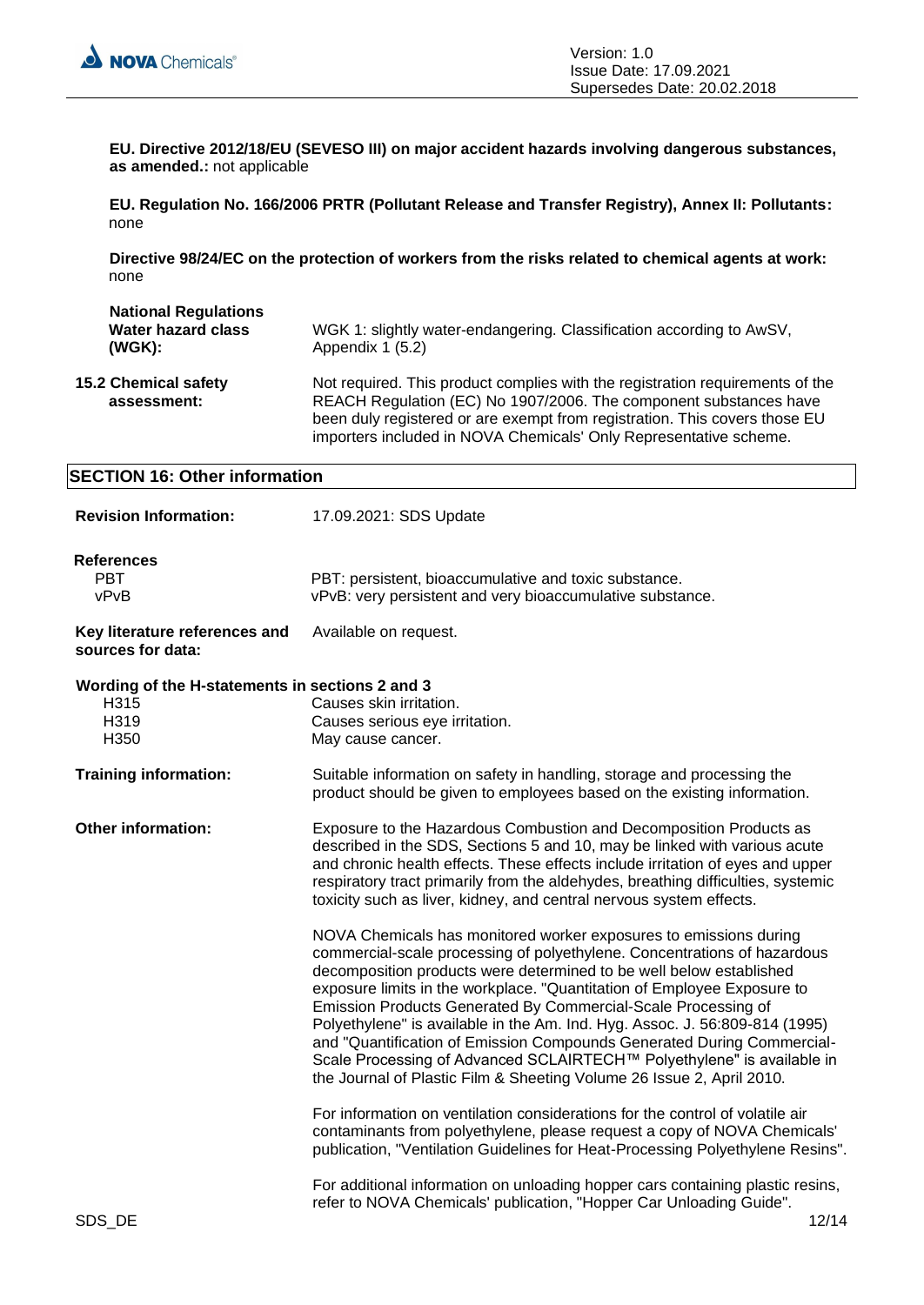| For information on processing properties, selection of NOVAPOL resin<br>grades, refer to the NOVAPOL Product Data Sheets available on our web<br>site, under Products & Applications: http://www.novachemicals.com.                                                                                                                                                                                                                                                                                                                                                                                                                                                                                                                                                                                                                                                                                                                                                                                                                                                                                                                                                                                                                                                                                                                                                                                                                                                                                                                                                                                                                                                                                                                                                                                                                                 |
|-----------------------------------------------------------------------------------------------------------------------------------------------------------------------------------------------------------------------------------------------------------------------------------------------------------------------------------------------------------------------------------------------------------------------------------------------------------------------------------------------------------------------------------------------------------------------------------------------------------------------------------------------------------------------------------------------------------------------------------------------------------------------------------------------------------------------------------------------------------------------------------------------------------------------------------------------------------------------------------------------------------------------------------------------------------------------------------------------------------------------------------------------------------------------------------------------------------------------------------------------------------------------------------------------------------------------------------------------------------------------------------------------------------------------------------------------------------------------------------------------------------------------------------------------------------------------------------------------------------------------------------------------------------------------------------------------------------------------------------------------------------------------------------------------------------------------------------------------------|
| For additional information on preventing pellet loss, refer to published plastic<br>industry publications and resources under 'Operation Clean Sweep'; now<br>downloadable from the web at http://www.opcleansweep.org/.                                                                                                                                                                                                                                                                                                                                                                                                                                                                                                                                                                                                                                                                                                                                                                                                                                                                                                                                                                                                                                                                                                                                                                                                                                                                                                                                                                                                                                                                                                                                                                                                                            |
| Polyethylene fines and dust particles are listed as a Class I combustible dust<br>by the National Fire Protection Association (see NFPA-68, Table F.1 (e)). For<br>additional information on control of static and minimizing potential dust and<br>fire hazards, refer to NFPA-654, "Standard for the Prevention of Fire and Dust<br>Explosions from the Manufacturing, Processing and Handling of Combustible<br>Particulate Solids, 2013 Edition".                                                                                                                                                                                                                                                                                                                                                                                                                                                                                                                                                                                                                                                                                                                                                                                                                                                                                                                                                                                                                                                                                                                                                                                                                                                                                                                                                                                               |
| Explosivity testing was done on one NOVAPOL® LLDPE, one LDPE and one<br>HDPE resins with Pmax = 4.8-5.7 bar, Kst = 12-17 (bar m/s) and Minimum<br>Ignition Energy (MIE) = 1000-10,000; dust explosion class = St 1; this data<br>was obtained for polyethylene with a final particle size of 100% <250 um and<br>moisture content between 0 and 0.2%. Similar results are expected for the<br>remaining NOVAPOL® polyethylene resin grades.                                                                                                                                                                                                                                                                                                                                                                                                                                                                                                                                                                                                                                                                                                                                                                                                                                                                                                                                                                                                                                                                                                                                                                                                                                                                                                                                                                                                         |
| For NOVAPOL resin grade specific information including food contact<br>compliance statements, please contact your sales representative or refer to<br>NOVA Chemicals' polyethylene Product Data Sheets.                                                                                                                                                                                                                                                                                                                                                                                                                                                                                                                                                                                                                                                                                                                                                                                                                                                                                                                                                                                                                                                                                                                                                                                                                                                                                                                                                                                                                                                                                                                                                                                                                                             |
| ACGIH = American Conference of Governmental Industrial Hygienists; ADR = Transport of<br>Dangerous Goods by Road; ADR/RID = European Agreement of Dangerous Goods by<br>Road/Rail; CAS = Chemical Abstracts Service; DFG = Deutsche Forschungsgemeinschaft; EC50<br>= Effective Concentration 50%; EEC = European Economic Community; EU = European Union;<br>GHS = Globally Harmonized System for the Classification and Labelling of Chemicals; IARC =<br>International Agency for Research on Cancer; IATA = International Air Transport Association;<br>ICAO = International Civil Aviation Organization; IMDG = International Maritime Dangerous<br>Goods; IMO = International Maritime Organization; Kow = Octanol/water partition coefficient;<br>LC50 = Lethal Concentration 50%; LD50 = Lethal Dose 50%; LEL = Lower Explosive Limit; LFL<br>= Lower Flammable Limit; LLV = Level Limit Ceiling Limit (Sweden dust); MAK = Maximum<br>Concentration Value in the Workplace; NCEC = National Chemical Emergency Centre; NFPA =<br>National Fire Protection Association; NTP = National Toxicology Program; OEL = Occupational<br>Exposure Limit; PNOC = Particulates Not Otherwise Classified; PPE = Personal Protective<br>Equipment; REACH = Registration, Evaluation, Authorisation and Restriction of Chemical<br>Substances; RID = Transport of Dangerous Goods by Rail; SADT = Self Accelerating<br>Decomposition Temperature; SCBA = Self Contained Breathing Apparatus; SDS = Safety Data<br>Sheet: STEL = Short Term Exposure Limit: TLV = Threshold Limit Value: TWA = Time Weighted<br>Average; UEL = Upper Explosive Limit; UFL = Upper Flammable Limit; VLA-ED = Valor límite<br>Ambiental de Exposición Diaria (Environmental Exposure Daily Limit Value); VME = valeur limite<br>d'exposition (Occupational Exposure Limits) |
| 17.09.2021                                                                                                                                                                                                                                                                                                                                                                                                                                                                                                                                                                                                                                                                                                                                                                                                                                                                                                                                                                                                                                                                                                                                                                                                                                                                                                                                                                                                                                                                                                                                                                                                                                                                                                                                                                                                                                          |
| <b>NOVA-0029B</b>                                                                                                                                                                                                                                                                                                                                                                                                                                                                                                                                                                                                                                                                                                                                                                                                                                                                                                                                                                                                                                                                                                                                                                                                                                                                                                                                                                                                                                                                                                                                                                                                                                                                                                                                                                                                                                   |
| ALTHOUGH THE INFORMATION CONTAINED IN THIS DOCUMENT IS PRESENTED IN<br>GOOD FAITH, BASED ON AVAILABLE INFORMATION BELIEVED TO BE RELIABLE AT THE<br>TIME OF PREPARATION OF THIS DOCUMENT, <b>NOVA CHEMICALS MAKES NO</b><br>WARRANTIES OR REPRESENTATIONS WITH RESPECT TO THE INFORMATION OR THE<br>PRODUCT/MATERIALS DESCRIBED HEREIN, AND EXPRESSLY DISCLAIMS ALL IMPLIED<br><b>WARRANTIES AND CONDITIONS (INCLUDING ALL WARRANTIES AND CONDITIONS OF</b><br>MERCHANTABILITY OR FITNESS FOR A PARTICULAR PURPOSE). NO FREEDOM FROM<br><b>INFRINGEMENT OF ANY PATENT OWNED BY NOVA CHEMICALS OR OTHERS IS TO BE</b><br>INFERRED. THIS INFORMATION IS SUBJECT TO CHANGE WITHOUT NOTICE. PLEASE<br>CONTACT NOVA CHEMICALS FOR THE MOST CURRENT VERSION OF THIS SDS. NOVA<br>CHEMICALS DOES NOT ASSUME RESPONSIBILITY FOR SDS OBTAINED FROM THIRD<br><b>PARTY SOURCES.</b>                                                                                                                                                                                                                                                                                                                                                                                                                                                                                                                                                                                                                                                                                                                                                                                                                                                                                                                                                                            |
|                                                                                                                                                                                                                                                                                                                                                                                                                                                                                                                                                                                                                                                                                                                                                                                                                                                                                                                                                                                                                                                                                                                                                                                                                                                                                                                                                                                                                                                                                                                                                                                                                                                                                                                                                                                                                                                     |